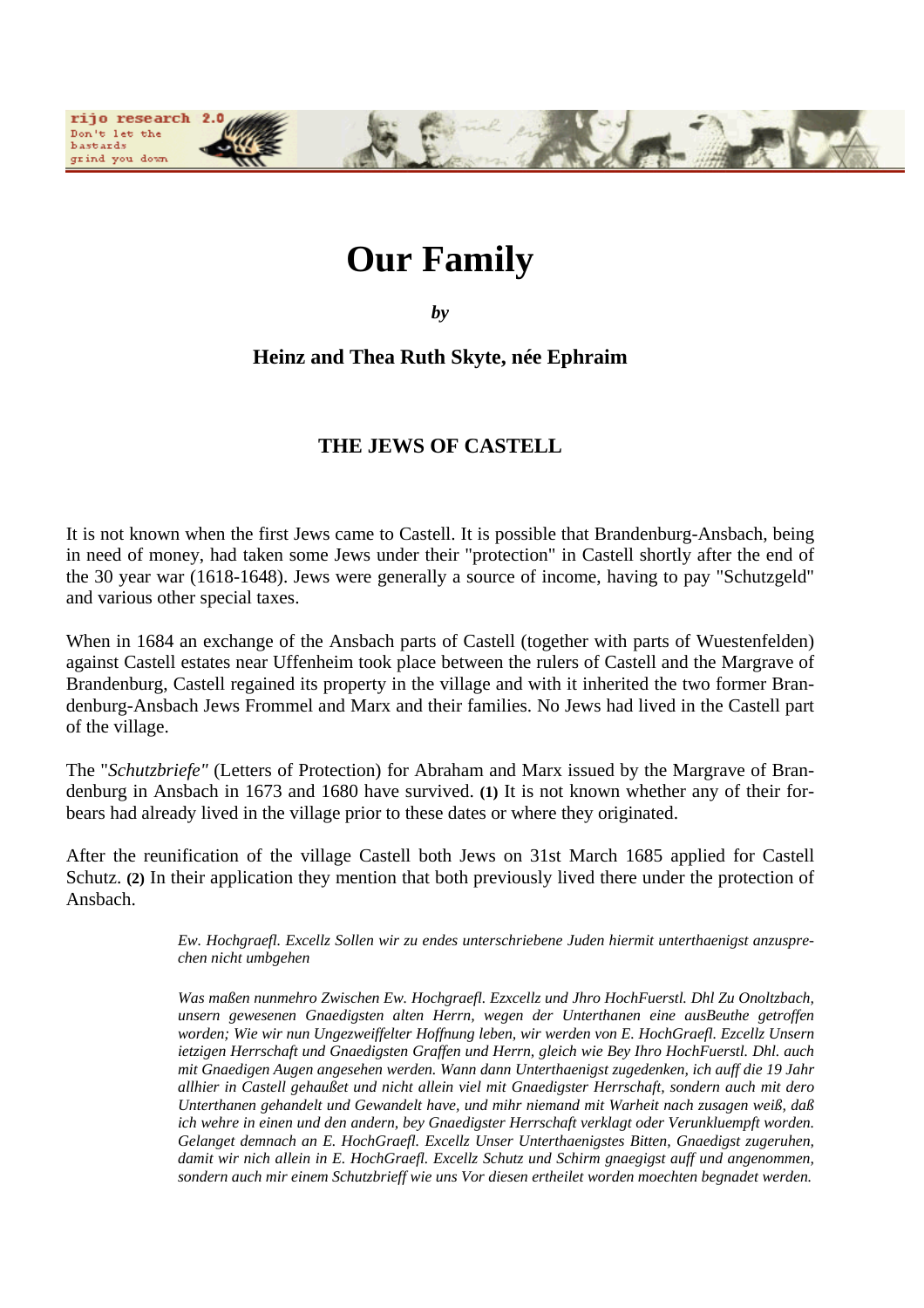We the undersigned Jews shall not refrain to most humbly address Your noble Excellency.

As an exchange of subjects has now taken place between Your noble Excellency and his most serene Highness of Ansbach, our most noble former lord, we undoubtedly now live in the hope that we will be favourably looked upon by Your noble Excellency our present lord and most noble count and lord, as we have been by His most Serene Highness. Then also to consider most humbly that not only I have lived here in Castell for 19 years and have not only dealt with noble Lordship but also with his subjects and that nobody can honestly say that one or other has accused or blackened me before Your noble Lordship. Therefore our most humble plea to Your most noble Excellency shall suffice that we shall not only be accepted into Your noble Excellency's protection and shelter, but that we shall also be graciously given a *Schutzbrief* for this.

(Transcription and translation TRS)

Both their applications were granted on the payments of the usual "*Schutzgeld",* various other taxes, obligations, restrictions on trade, and on condition that no more than two Jews would at any time be granted "protection" in Castell.

As the name Frommel is a derivative of Abraham and Frommel further mentioning that he had lived in Castell for 19 years, it is believed Abraham and Frommel to be one and the same person. This may be further confirmed in later documents, where the names Abraham, Frommel and Fromle appear to be interchanged.

Apart from Frommel, Marx, Jacob Balin and their families, a few other Jews, possibly servants also lived in Castell at the end of the 17th and beginning of the 18th century. As servants they were unable to set up a household of their own and to marry.

At the beginning of the 18th century Jews were also expected to pay "*Neujahrsgel*d" (New Year money) to the local clergyman. In 1715 Chaplain Dietz complained that the two then in Castell accepted Jews Schmul and Jacob Balin had to pay him annually 1 Thaler at the New Year, but had only done so once. After intervention by the authorities they paid up mentioning, however, that they considered this as a voluntary present and not a compulsory duty.

On top of this they were responsible for a number of *"Betteljuden*" (Jewish beggars), poor Jews, who did not enjoy "protection" of any particular authority and had to move from village to village, where their better-off co-religionists had to provide for them. The rulers of Castell laid down exactly how many such poor Jews had to be cared for by each of the settled Jews. Schmul, the less well-off of the two, had to provide for 18 of these, whereas Jacob was responsible for 26. For this purpose the authority issued "*Boletten",* some sort of vouchers, which had to be surrendered in exchange for board and lodging. This was mostly provided by the Christian population, and Schmul and Jacob then being responsible to pay the value of the vouchers.

A certain Jacob Koschmann (Goschmann) apparently originated in Castell, and after many years away, in 1735/36 made application to be granted *"Schutz*" in Castell to enable him to settle there and to marry. In Hamburg he had learned certain trades and would be able to supply the Schloss with their needs in tea and coffee freshly imported from Holland at favourable prices. Together with others this application was again refused for the reason that no more than two Jews would be allowed to reside there.

Around the 1750s several Jews were, however, admitted, so

1747 Fromle Schmul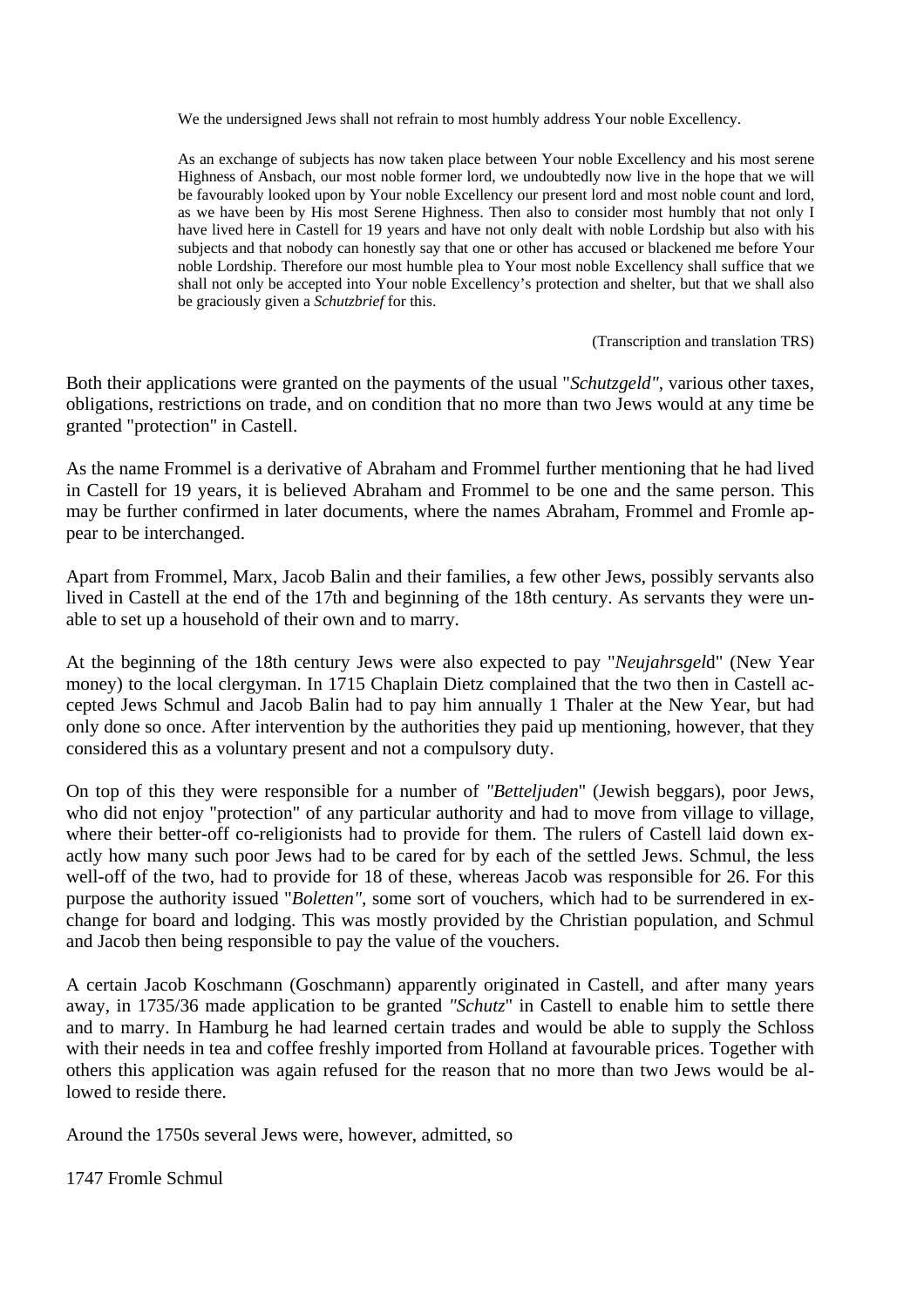1750 Selig Schmul

1755 Pfeifer Hirsch of Uehlfeld

1759 Nathan Loew, son of Jacob Balin

All Jews, however, left Castell and by 1763 Nathan Loew was the last Jew to live there. In that year he moved to Wiesenbronn, as the walk to the synagogue there, which Castell Jews attended and was some 3 km. away, had become too much for his elderly mother.

# **FROMMEL AND HIS FAMILY**

# **ABRAHAM / FROMMEL**

The 1673 Schutzbrief for Abraham, who is believed to be the same person as the one later variously known as Frommel, Abrahamb Frommel Judt etc., is the earliest to have survived.

#### **SCHUTZBRIEF FOR ABRAHAM (3)**

#### ISSUED BY THE MARGRAVE OF BRANDENBURG IN ANSBACH

#### 3rd JANUARY 1673

*Von Gottes gnaden, Wir Johann Friderich Marggraff zu Brandenburg. zu Magdeburg, in Preußen, Stettin, Pommern, der Caßuben und Wenden, auch in Schlesien, zu Croßen und Jaegersdorf, Herzog, Burggraf zu Nuernberg, Fuerst zu Halberstatt, Minden und Camin, Bekennen und thun kund oeffentlich mit diesem Brief, daß wir Abraham Juden, samt seinem Weib, unverheuratheten Kindern, auch ihren ungefaehrlichen Gesind, oder gebroedten Ehehalten uf sein unterthaenigst Bitten, dann auch aus bewegenden Ursachen, diese nachfolgende sondere Gnad, Freyheit und Sicherheit bewilliget und gegeben haben, dergestalt und also, daß Er neben seinen Angehoerigen zu Caßel Haußsaeßig wohnen moege, als Wir dann selbige in Unseren besonderen Schutz, Schirm und Verspruch genommen haben. Thun auch solches hiemit und mit Kraft diß Brief also, daß Wir ihme Abraham Juden und die Seinigen, gleich andern unsern Unterthanen, zu recht schuetzen und schirmen wollen, doch daß Er, sein Weib Kinder und Gesind von unsern Unterthanen, sie seyen Geist- oder Weltlich, keinern hoehern Gewinn oder Wucher nemen, noch nemen lassen, sollen oder wollen, weder durch sich noch jemand anders von seinetwegen, dann den gewoehnlichen Landlaeuffigen Zinß, alles bey Vermeidung der hier wider in Reichs Ordnungen gesezten, wie auch unserer sonderbaren Straff und Ungnad, sonsten aber moegen Sie derer Orten unsers Fuerstenthums Burggrafthums Nuernberg, Land und Gebiet, allerley redlich und erbare Handtirung Kauffmannschaft und Gewerb treiben, und gebrauchen, dagegen soll er Abraham Jud fuer sich und die seinige ihm angehoerige Personen, jaehrlich und jedes Jahr besonders Vier Gulden groschen, Quartaliter einen zu unserm Casten Amt allda reichen und geben, und darmit von dato diß anfahen und dann so lang Sie in unserm Schutz, Schirm, Gleit und Verspruch seyn und bleiben werden, mir Tuerken-Reichs-Land und andern Steuern, Reiß, Folg, Umgeld und dergleichen, wie andere unsere Unterthanen, unterworfen und Verpflicht, auch im hin- und widerreisen in unserm Fuerstenthum, Land und Gebiet von seinen Haab und Guetern, Zoll, Maut, und andere Aufsazung, gleich andern unsern Unterthanen, als Christen zu geben schulding seyn, und hoeher nit geschaezet noch getrungen werden, biß auf unser widerruffen, und so lang es Uns gefaellig: Da Wir aber ihne und die Seinige in unserm Fuerstenthum, Land und Gebiet nit mehr haben, noch gedulten wollen, soll Uns diese unsere Freyheit gegen vorgedachten Abraham Juden, seinem Weib, unverheuraten Kindern und Ehehalten daran nicht hinderlich seyn, Gebieten darauf allen unseren Amtleuten, Verwaeltern, Caestnern, Voegten, Richtern, Schultheißen, Buergermeistern, Raethen und Gemeinden, auch allen unsern Verwandten, und angehoerigen Unterthanen, daß Jhr gedachten Abraham Juden, sein Weib, und die Jhrigen, an ihrem hin- und widerreisen bey gemeldter unserer Gnad, Sicherheit, Gleit, Schurz und Schirm bleiben laßet, derwegen fuer Euch selbst kein anders thut, noch fuernemet, noch auch jemand andern Zu thun und VorZunemen gestattet, sondern Sie sammtlich bey angezeigter unserer Gnad, Freyheit und Sicherheit, Gleit, Schurz und Schirm getreulich schuerzet und handhabet, alles getreulich und ohne Gefaehrde. Zu mehrerer Urkund, haben Wir diesen Schurz- und Freyheits Brief vielbemeldtem Abraham Juden mit un-*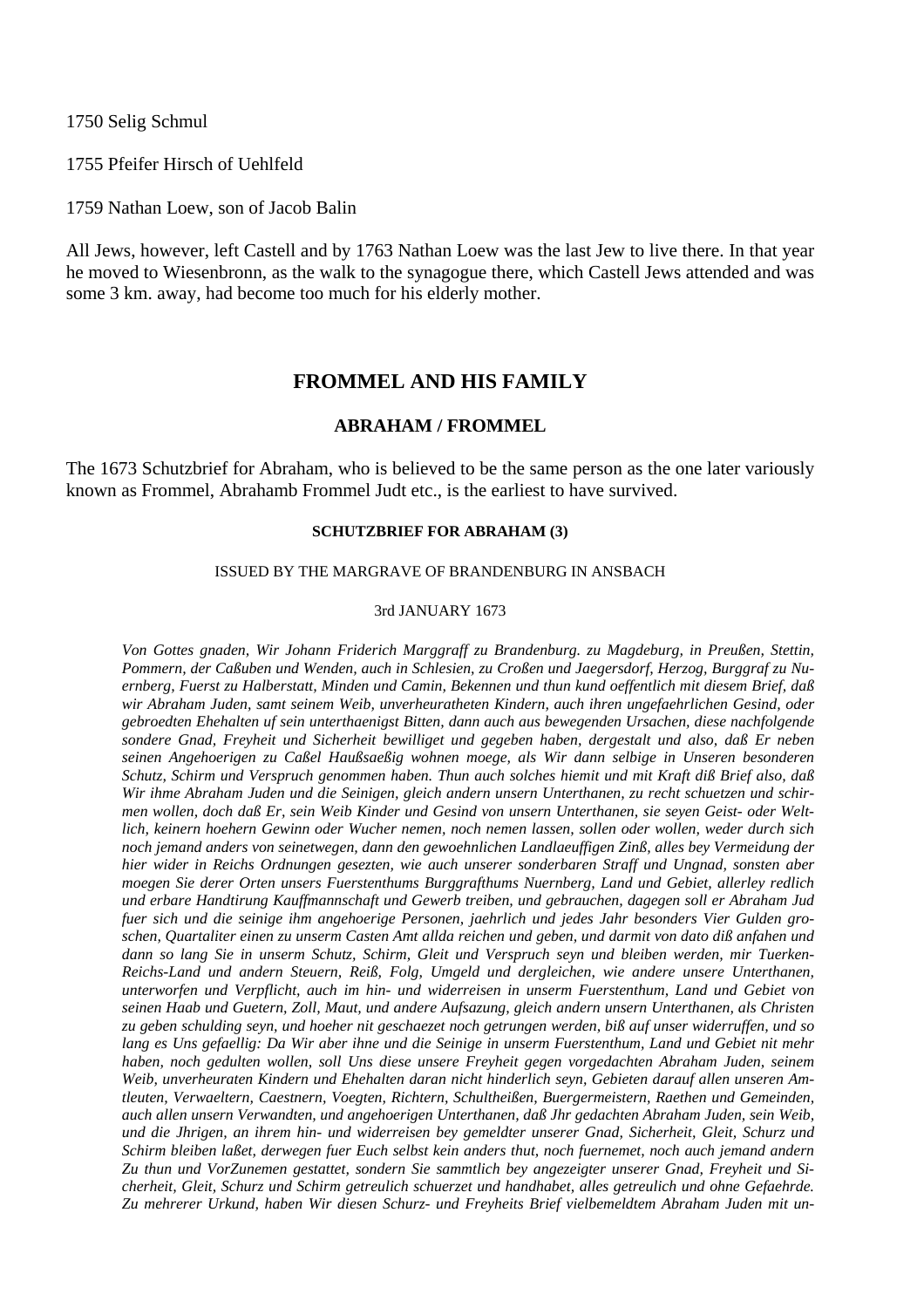*serem anhangenden Canzley Secret Jnsigel besigelt zustellen laßen. Geschehen und geben zu Onolzbach den dritten January, nach Christi unsers lieben Herrn und Seligmachers Geburt im SechZehn hundert, drey und Sibenzigsten Jahr.* 

*Christian Friderich.....?* 

*L.Eyselein./.* 

*Christoph Arnold genannt......?* 

## Translation of Schutzbrief

By the grace of God, We Johann Friderich Margrave of Brandenburg, of Magdeburg, in Prussia, Stettin, Pomerania, of (the Caßuben and Wenden?) also in Silesia, in Krossen and Jaegersdorf, Duke, Burgrave of Nuremberg, Prince of Halberstadt, Minden and Camin, with this letter declare and acknowledge that on his most humble plea, also due to special circumstances, we have granted and given the following favour, freedom and security to the Jew Abraham, his wife and unmarried children as well as any necessary servants and dependant family members. In order that he and his family shall be able settle in Castell we have taken him and his family under our special protection and shelter and care. Also herewith and with force of this letter we will protect and shield Jew Abraham and his family the same as our other subjects, but that he, his wife, children and servants shall not take nor allow to be taken from our subjects, whether ecclesiastical or secular, any higher profit than the customary interest of the territory, engage in usury, against the laws of the country as well as Our specific punishment and displeasure. Apart from that they may carry on and use all honest and honourable transactions, business and trade in our principality, territory of the burgrave of Nuremberg, for which he, Jew Abraham, shall pay to Our office for himself and his family annually and every year four (florins/golden pennies??), one per quarter, starting from now and then as long as they are and will remain under Our protection, shelter and care, and be subjected to *Tuerken-Reichs-Land* and other taxes, to submit travel and other duties, the same as Our other subjects, and also be liable during his travels in and out of our principality, territory and area to pay duty, taxes and other expenses on his goods and chattels as Christians, and not be estimated or valued higher, until Our revocation and as long as it suits us: If we however do not want to tolerate him and his family any longer shall this our freedom for above Jew Abraham, his wife, unmarried children or dependant family members not stand in the way, and therefor order all Our officials, administrators, cashiers, bailiffs, judges, mayors, burgomasters, councillors and relevant communities, also all Our relatives and subjects to observe Our given favour, surety, safe-conduct, protection and shelter and to leave the above Jew Abraham, his wife, and his family to come and go, not to undertake or permit anybody else to do or undertake anything against this, but to faithfully protect and treat them according to Our given favour, surety, safe-conduct, protection and shelter.

In witness thereof we have had this Letter of Protection and Freedom sealed with Our attached Chancellery seal delivered to the above mentioned Jew Abraham.

It came to pass in Ansbach, the third January after the birth of Christ, our Lord and Saviour, in the year sixteen hundred and seventy three

(Transcription and translation Thea R. Skyte)

Frommel and his family had a house and farm in the centre of Castell. When in the 1680s Count Wolfgang Dietrich zu Castell-Castell wanted to relocate his residence from his castle on the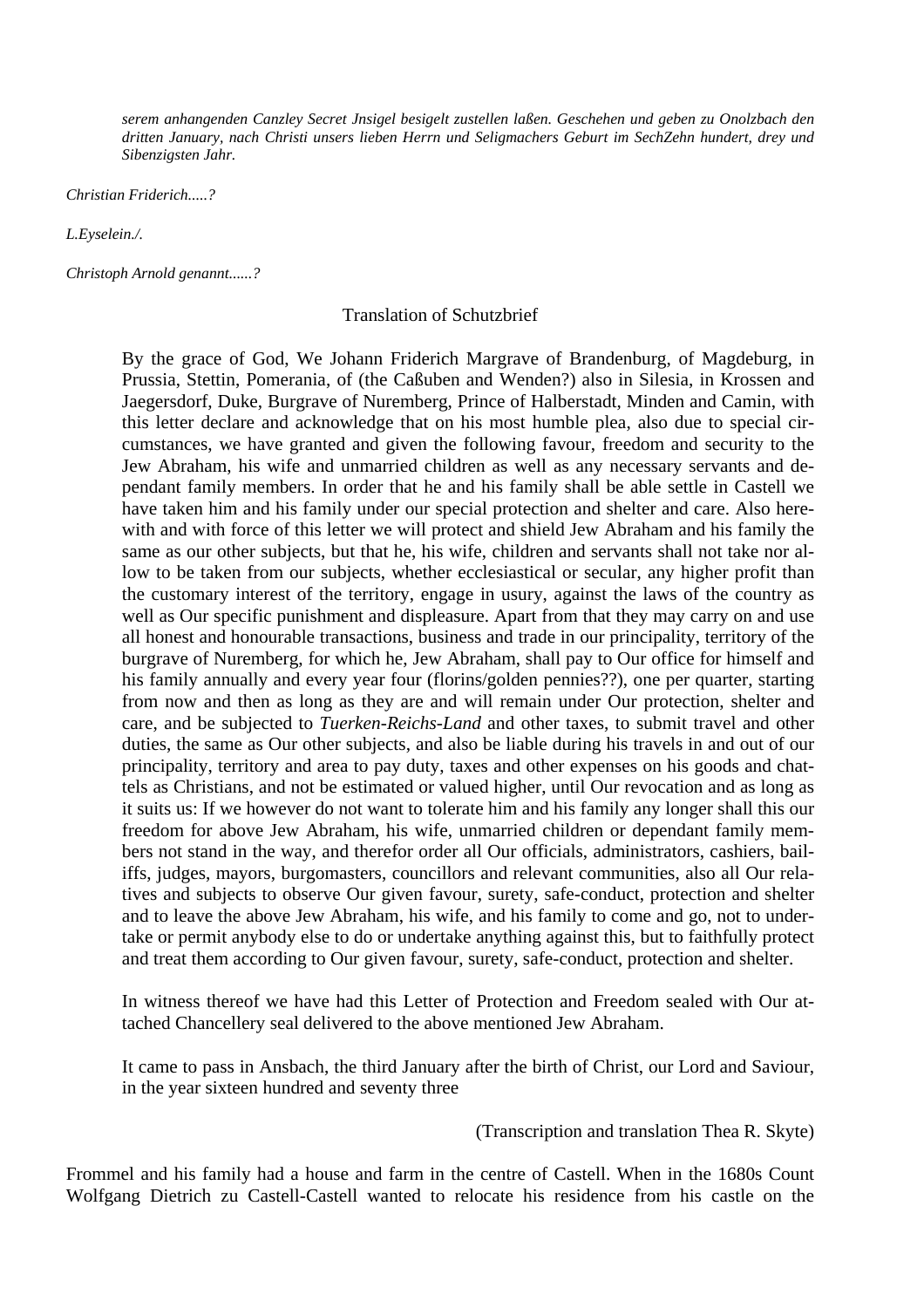Schlossberg to the village Castell, the site of Frommel's house and part of his land, together with other land, was required for the new Schloss, built between 1686 and 1690. The rest of Frommel's land was later sold and became house No 16, its address in recent years being Breite Strasse 6. The house was demolished in 1977 and the ground is now the garden of house No 17. **(4)**

In exchange for his land (*Tausch mit Herrschaft*) "Abraham Frommel/Fromle Judt" was given house No 50.

> *Dieses Haus (Nr 50) ist aus gnd. Befehl dem Juden Fromle vor das Haus, so im(?) pag 6 befindlich, und gnd. Herrschaft an sich gebracht, zugeeignet*

> On the gracious orders of the gracious rulers has this house (No 50) been given to the Jew Fromle in exchange for the house entered in (?) § 6

House No 50 stood opposite the church its address later was Im Oberndorf 8. It was pulled down in 1964 and a modern house built on the site. **(5)**

Frommel appears to have been dealing fairly extensively in cattle and sheep and was a slaughterer, as is to be seen from various fines imposed on him for allegedly overstepping laid down restrictions. He had, for instance, been accused and fined for not observing a previous order, to report dutifully the total amount of meat he had slaughtered, in order that this could be taxed accordingly. On another occasion he was accused of and fined for having driven "no less than 52 head of cattle over an area forbidden to him". He was reprimanded and fined for having tended two head of cattle on a stubble-field on which the tithe still stood, one third of the fine going to the rulers, one third to the local authority and one third to the person, who had reported him. For getting his son to drive bullocks out on a Sunday afternoon and thereby not observing the Christian Sunday and a previous order, a fine was again imposed.

Apart from dealing in cattle and slaughtering Frommel appears also to had some financial dealings and, on at least one occasion, was entrusted to arrange a loan of 500 Reichstaler in his own name on behalf of the rulers of Grafschaft Castell, against the security of eleven pieces of silver ware of a service from the Schloss, which he deposited with a Wilhelm Rudolf Roeder of Hohenfeld. **(6)**

Frommel was married to Daygelein (many variations of spelling). They had twelve children, seven sons and five daughters. At the time of his death in 1710 most of them were already married and, according to the restrictions laid down for the settlement of Jews in Castell, then lived under the "protection" of various other surrounding territories:

Schmul Under "protection" of Castell in Castell.

David Under "protection" of Castell in Castell, though appears to have had to eventually move from there.

Schimmel Under the "protection" of Schwarzenberg in Krautostheim

Loew Under the "protection" of Brandenburg in Mainbernheim

Laemmlein Under the "protection" of Castell in Urspringen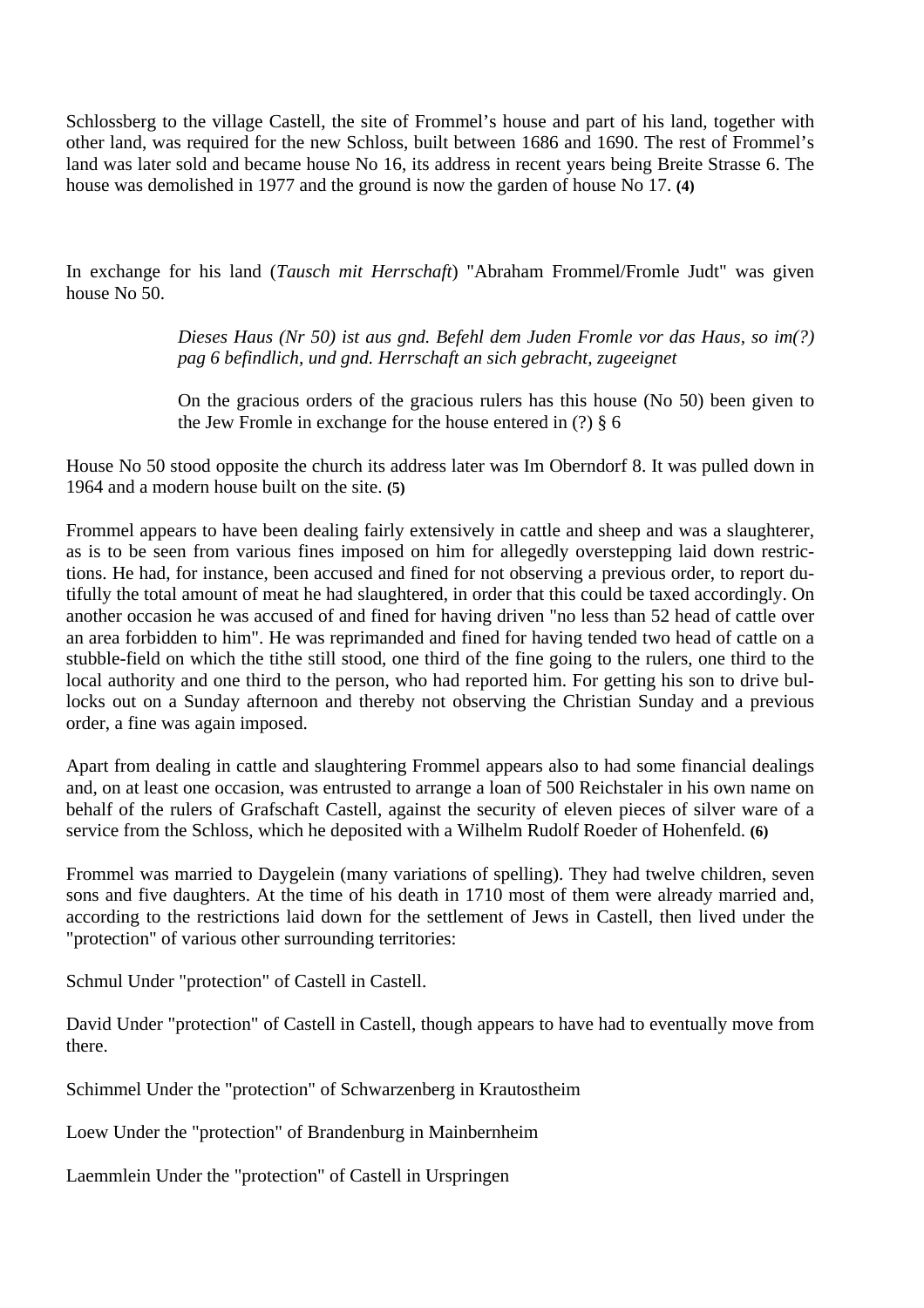Coppel Under the "protection" of Wurzburg in Grosslangheim

Seeligmann single

Koehle single

Naennle single

Three married daughters, whose names and places of abode are not known.

Long detailed records dated 5 July 1710 describe the settlement of inheritance, which also throws light on the Jewish life of the times.

The Jew Salomon of Prichsenstadt, a "friend" of the late Frommel and guardian to the three youngest still single children, and Jew Laemmlein from Wiesenbronn, a brother of and support for Daygelein, had appeared before the local chancellery to ask for permission to settle the affairs and inheritance of the family. Though at first it had been intended to appoint an official of the authority in order to safeguard any additional taxes which would have to be paid, it was accepted that the eldest son Schmul could be trusted to settle things according to his duty and conscience. The following was therefore agreed:

1) The house together with the acre of meadow and vegetable plot, which belonged to it to be valued at 200 fl. franc., belonged jointly to the seven sons. David, who had lived in his father's house and his brother Schimmel, who lived in Krautostheim would buy the house for the said 200 fl., providing Schimmel could get the necessary permission to do so and to settle in Castell. The proceeds would then be divided amongst the seven brothers in equal parts. The four brothers not living in Castell as well as young Seligmann, who was moving away with his guardians, would, however, have to pay additional taxes out of their share.

2) The widow Daygelein was apart from her clothes, a silver belt and her wedding ring, valued at between 4 and 5 Taler, not entitled to anything else but the 300 fl she had already received in money, silver, pewter, copper and other articles. 30 fl of this, which was due to the rulers in additional taxes, would be kept back by the heirs, and would be deducted from money still owed by the authorities for meat and other articles, which had been supplied by Frommel to the authority.

3) The two single daughters Koehle and Naennle, like their married sisters, should each get 200 Reichstaler, which the guardians undertook to collect from outstanding debts, less, however, of 40 Talers due in taxes. Like their sisters they were also each entitled to a simple bed, wedding arrangements and a wedding dress, though nothing had so far been arranged.

4) The single Seeligmann, on top of his share of the proceeds of the sale of the house, would, like his brothers, be entitled to 100 imperial fl. less 8 fl. due in taxes. The guardians also undertook to collect this money.

5) After allowing for all the above and the settlement of liabilities only 17 Reichstaler would remain of the total of Frommel's assets, which belonged jointly to his twelve children, who apart from Schmul, David, the brother in Urspringen (Urspringen also belonged to Grafschaft Castell) and the three youngest, all lived outside the territory. Schmul thought that at least the wedding and wedding dress for the eldest single daughter, even if not for both,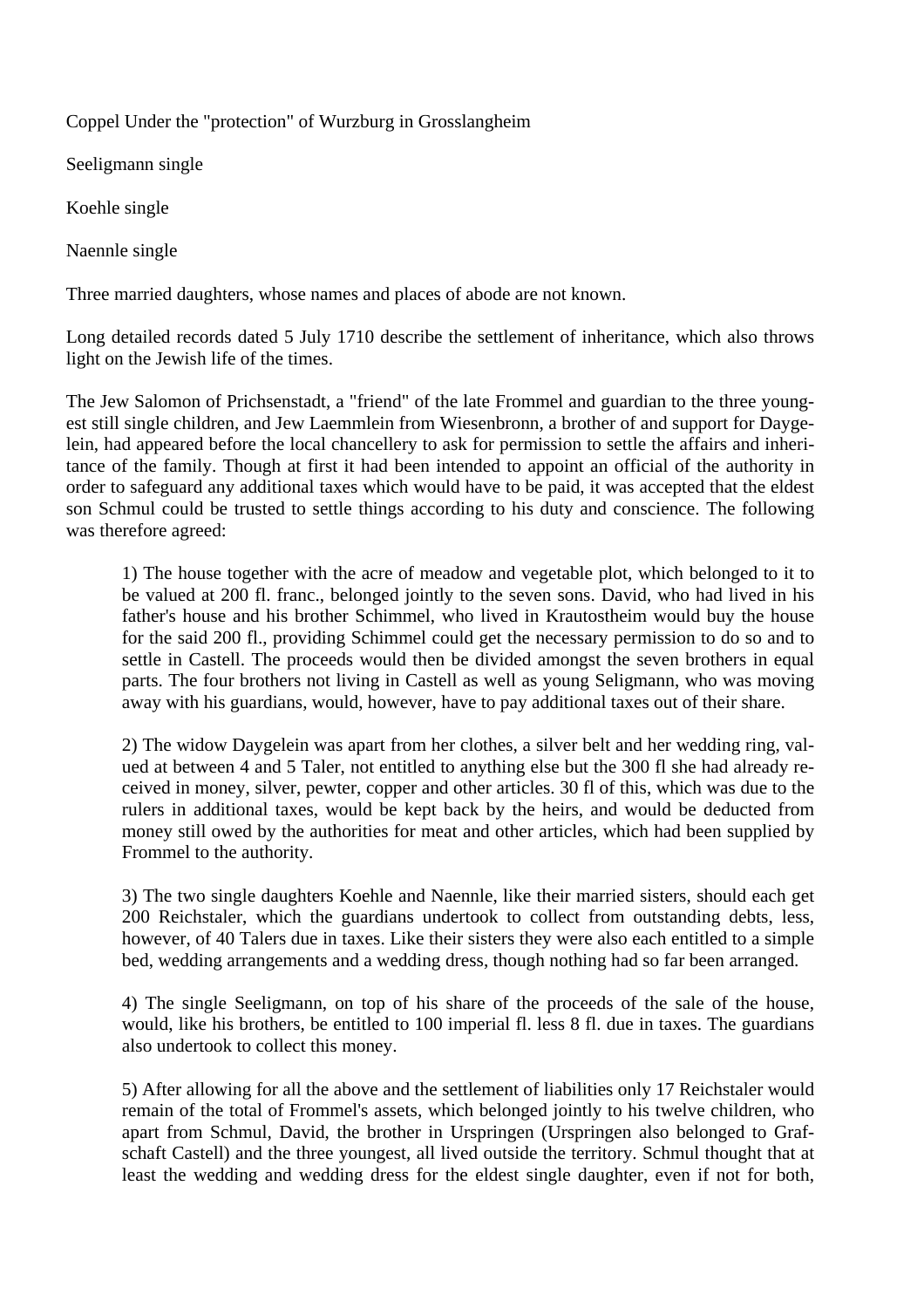would have to come out of this amount, which had been forgotten by the guardians. He undertook to talk to them about this. **(7)**

Frommel's widow Daygelein (Deichele) had after his death apparently moved to Fuerth to live there with one of her married daughters. This, however, does not appear to have worked out, as on 15 July 1711 she appealed to the Countess Renata of Castell to be accepted under the protection of Castell, as she was hoping to remarry.

"In her sorrow and loneliness she had hoped to spend the rest of her life at her daughter's in Fuerth. Against her will she had, however, been forced to alter her plans, due to the unwelcome behaviour and hard treatment, "which parents had to take from their children these days".

Hirsch Kuessel of Burg Ambach, whom Daygelein had hoped to marry, had on the same day himself also applied for "Schutz" in Castell. A few days later Coppel, one of Frommel's sons, who lived under the "protection" of Wurzburg in Grosslangheim had heard that his brother David, who had in 1710 applied and was granted the second place of "protection" in Castell, was hoping to sell half his house to the above Hirsch. Coppel himself made application to be given permission to do so and applied for the second "Schutzstelle" in Castell. He would then be able to undertake the slaughtering and could be of use to their Lordships of Castell which Hirsch, because of his age and bad reputation, would unable to be. All these applications were, however, turned down. **(8)**

# **SCHMUL**

Schmul, Frommel's eldest son, had applied for "Schutz" and got married in June 1705. On 15 July 1705 Frommel received the permission, providing Schmul would remain to live with his father, as in future no more than two Jews, the number received in the exchange with Brandenburg, would be allowed to settle in Castell. Schmul would not be allowed to buy a house of his own, a clause which appears to have been deleted from a subsequent Schutzbrief he received from Count Wolfgang Dietrich of Castell-Remlingen on 30 December 1707. **(9)** Like other "protected" Jews, he had to pay the usual "Schutzgeld" of 6fl, as well as all usual contributions and taxes. He was also subject to the normal soccage-service (historic compulsory labour).

The grant also laid down that after Frommel's death, only one of his sons would be allowed to remain under "protection" in Castell. Schmul must have moved from his father's house and set up a household of his own elsewhere in the village.

# Translation Schutzbrief for Schmul

We Wolfgang Dietrich declare and acknowledge herewith how we have graciously granted and admitted Jew Schmuel, together with his wife and future children as well as any necessary servants and dependant family members that he shall live here amongst Us here in Castell in the house of his father Jew From, however that he shall not be permitted to buy himself in for as long as his father lives, nor to stay anywhere else in our territory but the house of his father and shall be protected by our judges, officials and servants and have rights, for which he shall satisfied to be treated by Us, Our chancelleries or wherever We direct him, like all Our other subjects, for which

1) He shall be loyal, obedient and honest, promote Our interests, warn against harm and, at all times, willingly observe Our commands and prohibitions, also be on the look out in the community and to either pay the same common taxes as any other fellow lodger or protected Jew or to pay these off.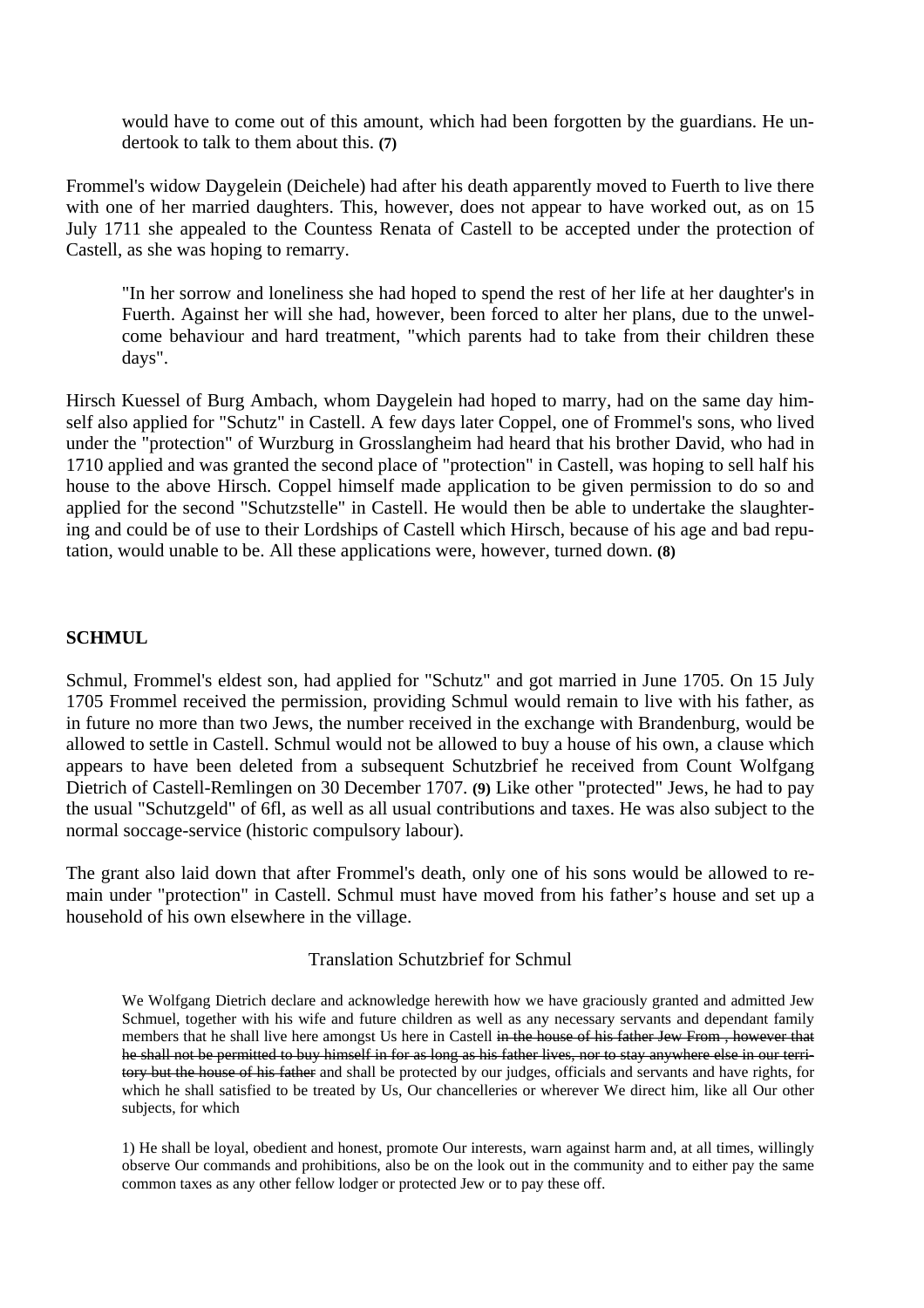2)To live honestly and peacefully with everybody, also with those who also enjoy protection, and always to behave peacefully according to our existing orders or those which may be given in future, and also

3)To refrain from all slander of God or provoke Christians at the peril of punishment by fines, body or life.

4) Not to dishonour the Christian Sun- or Holidays in any way.

5)Not to harbour any foreign Jews, especially those from such places, where infectious diseases reign, nor suspicious people or animals without the knowledge of Our administrator, also

6)Not to go to such places, where such illnesses rage, or where animals die to trade there or to bring these into the village.

7)Not to treat Our subjects dishonestly or to engage in usury, especially not to take more than 5 per 100 fl interest from them and if

8)Should any suspicious matters of any sort whatsoever come to hand to report this to Us or to the appointed official.

9)To provide at a reasonable cost whatever We need for Our Court in cattle, also to take at a reasonable price, whatever We may wish to dispose of in horses, cattle or other things either to take these himself or to sell these.

For such protection and care Our said Jew Schmuel shall pay starting from the time of the wedding for himself, his wife, any unmarried children living with him and needed servants annually six Franconian florins, i.e. 1½ Franconian florins per quarter, as well as to pay the contribution and assessments according to income and should any other fees be due to willingly pay these Hereupon we command Our judges, administrators, servants and subjects of Our country and territory of Castell, and wish that they leave the mentioned Jew Schmuel and his family as mentioned above correctly and unmolested in Our protection and care and that they be protected and cared for and treated righteously and fairly on Our behalf. This is Our earnest will and command.

In witness thereof we have graciously ordered to have this Letter of Protection prepared with our printed Chancellery seal.

It came to pass Castell, the 15 July 1705 30 December 1707

Schmul undertook the sale of the all sheep and wether skins for the government, which he sold to a tawer in Prichsenstadt.

All further applications by Jews to be accepted in Castell were turned down, some of them for the reason that according to old regulations no more than two Jews were to be tolerated in Castell.

On 15 December 1713 Schmul was even forbidden to accommodate his young brother Seeligmann for more than 8 days and on the following day was fined 5 fl. for doing so.

The total number of Schmul's children is not known but we know of three or possibly four of them:.

Fromel

Roeßle

Seelig

(Madel)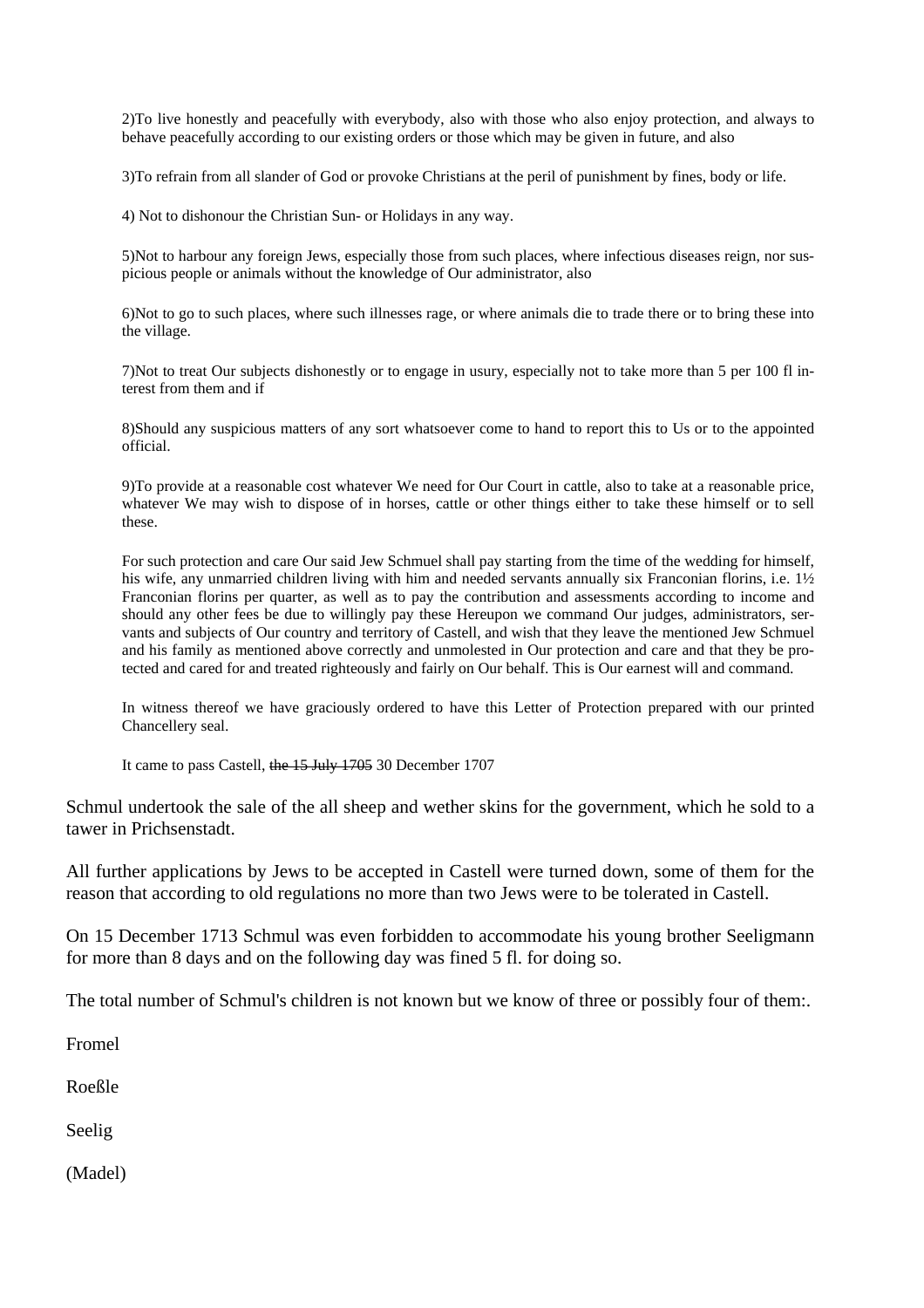Schmul's wife died around 1740/1741.

In 1746 Schmul, now a widower for six years and under the "protection" of Castell for 40 years, applied for Schutz for his eldest son Fromel. **(10)** As he still had four children living at home and was getting old and poor, he was unable to carry on his household any longer. His children were coming of age and longing for a household of their own. Fromle was also in a position to marry happily and could live in his father's house until his, Schmul's death. He was informed that "protection" would be granted after the death of Jacob Balin, who had been granted Castell protection in 1712, then the second Jew to be allowed to live in Castell (See Jacob Balin). Jacob Balin died on 4 September 1746.

# • FROMEL SCHMUL

After the death of Jacob Balin Fromel was now accepted as the second "protected" Jew in Castell. In his Schutzbrief dated 12 January 1747 it was specifically laid down that Fromle, his wife and any expected children could not establish a household of their own, but that he would have to reside in his father's house, until the death of the father. He had also to undertake to supply the rulers with all the cattle they required at reasonable cost, and to either buy himself or dispose of any cattle or horses the rulers no longer wanted. Fromel would also have to leave Castell without fail, should the rulers no longer wish to tolerate Jews in their family seat of Castell. His annual "Schutzgeld" amounted to 12 fl. The cost of preparation of the document was 3 Rthlr and ½ Rthlr had to be paid to the chancellery-clerk.

What happened to Fromel is not known. His "Schutzbrief" had stated that is was for six years. Did he move elsewhere? So far we have not found any further records relating to him.

# • SEELIG SCHMUL

another son of Schmul and brother of the above Fromel was also accepted into "Schutz" in Castell and received his Schutzbrief on 22 July 1750. **(11)**

From 1790 records relating to his youngest son Loeb Seelig it would, however, appear that Seelig Schmul had actually lived under Castell Schutz in Wiesenbronn. Although in the 1790 documents the names Samuel Seelig and Seelig Samuel are variously interchanged, it is clear from the contents that they refer to Seelig Schmul, i.e. Seelig Samuel.

Seelig Schmul married around the 1750 and died about 1761 according to his son's Loeb Seelig application for Schutz in Wiesenbronn. **(12)**

# There were at least two sons

Samuel Seelig, eldest son Seelig Schmul, lived under Schutz in Wiesenbronn, working as a butcher and in 1817 adopted the family name SELIGMANN **(13)**

Loeb Seelig. In August 1790 Loeb also applied for Schutz in Wiesenbronn. He mentions that his mother, Seelig's widow, had lived under Castell protection in Wiesenbronn for approximately 42 year, his father having died 19 years previously. The application, which appears to be personally signed by Loeb Seelig, was granted. He married Ottilia, eldest daughter of Loew of Nenzenheim, became a butcher in Wiesenbronn and adopted the family name WIESMANN. **(14)**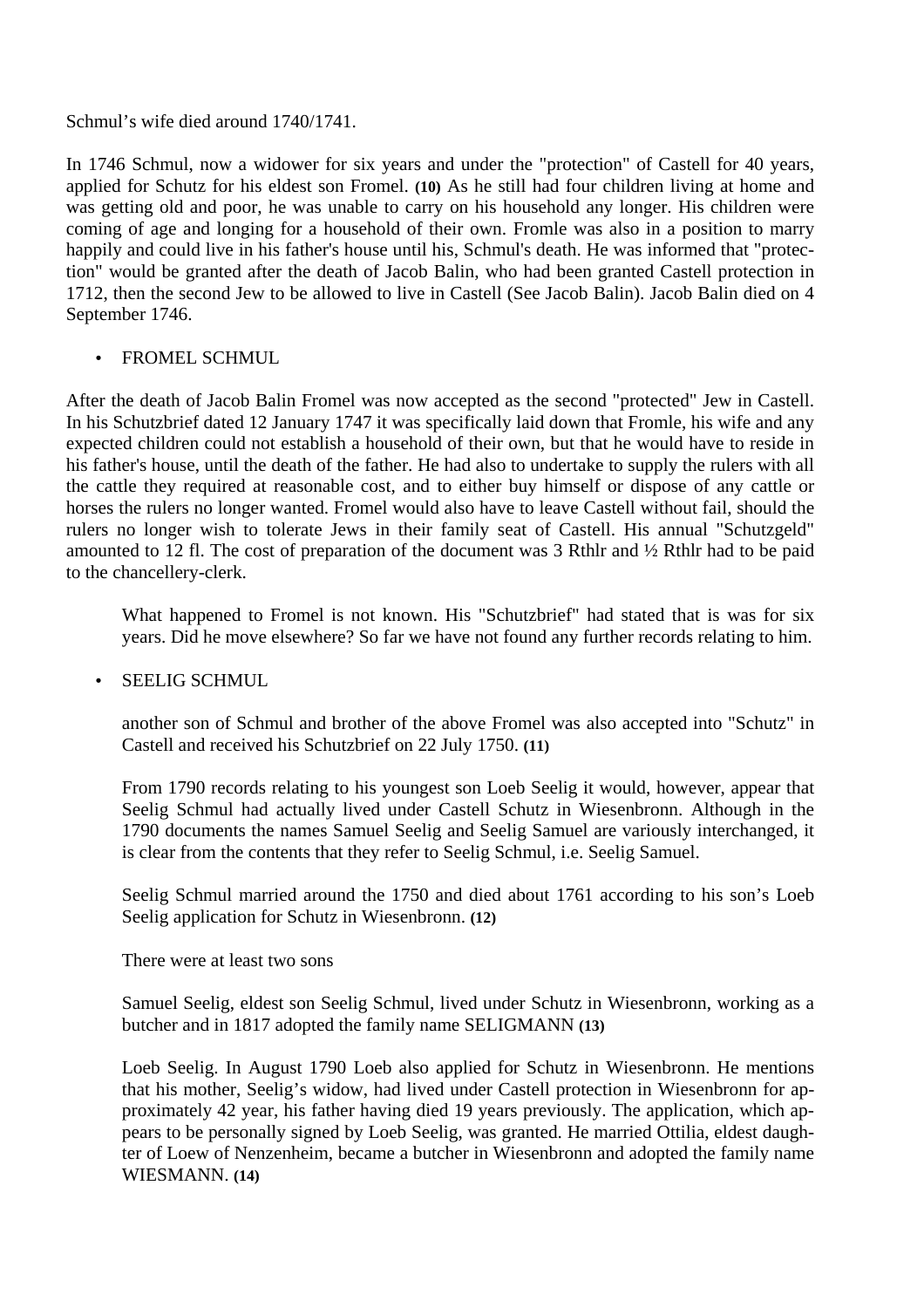Seelig WIESMANN,

son of Loeb, in 1823 received his "Matrikel" and was also a butcher in Wiesenbronn. **(15)**

• ROESLE SCHMUL. In 1732 Roeßle married her cousin Loew, son of her father's brother Laemlein, who was living under Schutz of Castell in Urspringen. **(16)**

# • **(MADEL SCHMUL) (17)**

From a 1929 publication by Max Freudenthal:

Die Verfassungurkunde einer ritterlichen Judenschaft -

Das Kahlsbuch von Sugenheim 1756

it is known that Berlein Kallmann, one of the ancestors of our Gutmann family of Sugenheim, around 1746/1747 married Madel Schmul of Castell. In 1756 Berlein and Madel presented a Torah scroll to the new Sugenheim synagogue. The parchment pages of this were stitched together by Madel with thread she had woven herself. This fact was recorded on the handle mounts of the scrolls. From this we assumed that Madel was also a daughter of Frommel's son Schmul, no other Schmul being recorded in Castell. So far there is no definite documentary proof that Madel is in fact a daughter of Schmul of Castell, though Freudenthal must surely have had some evidence at the time.

Madel must have died in Sugenheim around the 1780s, as Berlein Kallmann married his second wife Heinlein in 1785. **(18)** More research is required.

# DAVID FROMMEL

a second son of Frommel was accepted into "Schutz" in Castell in 1710. For some time he had apparently been dealing fairly extensively in horses. After the death of his father he had bought Frommel's house, which he eventually sold in 1712 to Jacob Balin. **(19)** He left Castell, but it is not known where he moved.

# SELIGMANN FROMMEL

Frommel's youngest son was still single at the time of his father's death in 1710. It is not known what happened to him or where he moved. In 1713 his brother Schmul was fined for having him staying with him over the permitted limit of eight days.

\_\_\_\_\_\_\_\_\_\_\_\_\_\_

# NOTE:

Albert Schuebel, an archivist working in the Castell archives around the middle of the 20th century, in his very slanted and anti-Semitic account in *"Die Juden zu Castell*" (The Jews of Castell) **(20)** also mentions two grandsons of Schmul, "Simon Seelig and his brother Nathan Loew".

• Simon Seelig may possibly have been another son of Schmul's son Seelig, who lived under Castell protection in Wiesenbronn.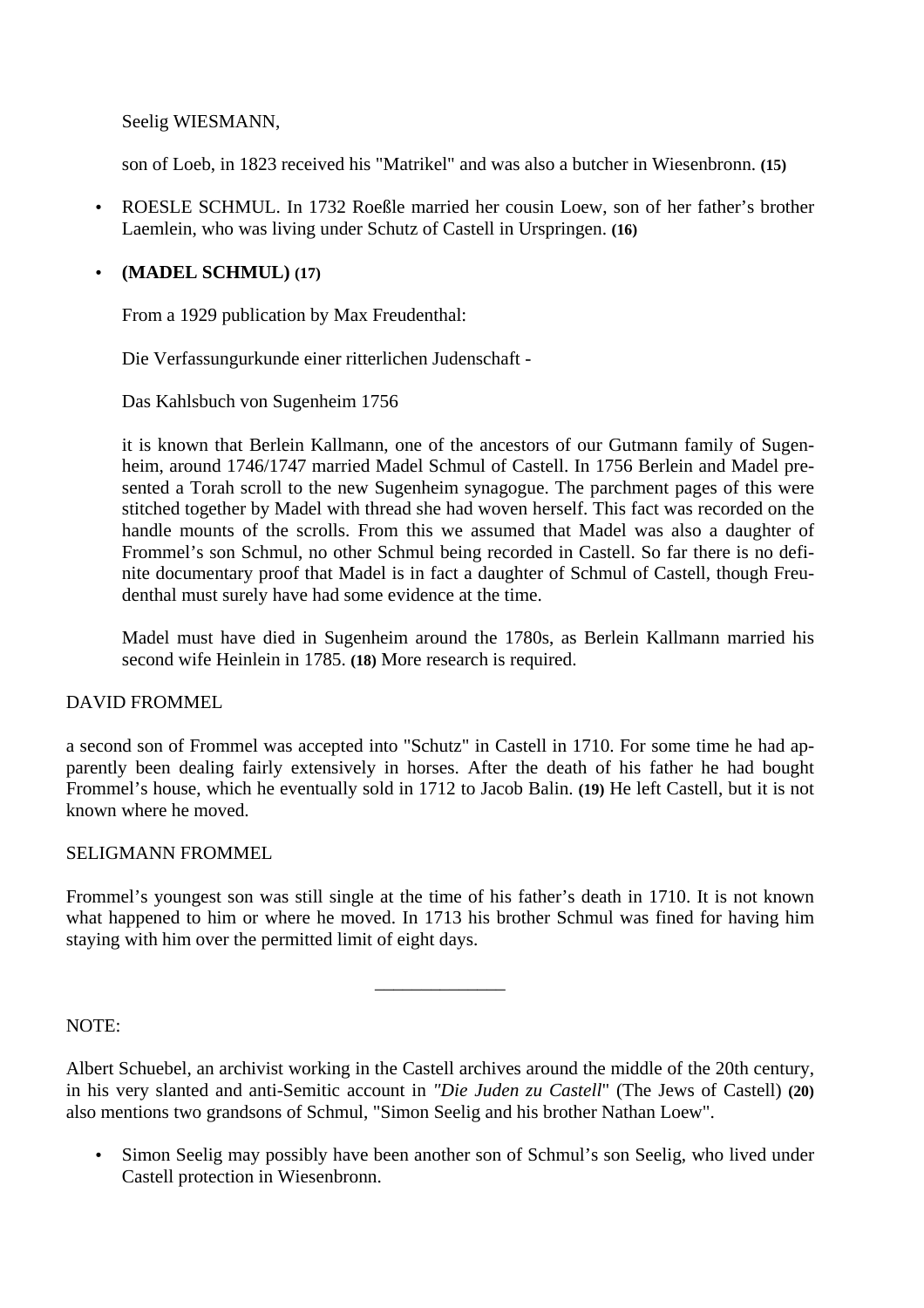• Nathan Loew, however, who was given "Schutz in Wiesenbronn in 1763, was a son of Jacob Balin (see Jacob Balin) and his second wife Kroenlein and a grandson of Samuel Balin of Segnitz and Nathan of "Carlintach" (Kairlindach?).

# **MARX AND HIS FAMILY**

## **THE FAMILY OF MARX**

Marx, the other Jew to live in Castell after the 1684 exchange of land, had received his Ansbach Schutzbrief in June 1680.

#### SCHUTZBRIEF FOR MARX **(21)**

#### ISSUED BY THE MARGRAVE OF BRANDENBURG IN ANSBACH

### JUNE 1680

*Von Gottes gnaden, Wir Johann Friderich Marggraff zu Brandenburg. zu Magdeburg, in Preußen, Stettin, Pommern, der Caßuben und Wenden, auch in Schlesien, zu Croßen und Jaegersdorf, Herzog, Burggraf zu Nuernberg, Fuerst zu Halberstatt, Minden und Camin, Bekennen und thun kunth oeffentlich mit diesem Brief, daß wir Marx Juden, samt seinem Weib, unverheurathen Kindern, auch Ihrem ungefaehrlichen Gesind, oder gebroedten Ehehalten uff sein unterthaenigst Bitten, dann auch aus Bewegenden ursachen, diese nachfolgende sondere Gnad, Freyheit und Sicherheit bewilliget und gegeben haben, dergestalt und alsßo, daß Er neben seinen Angehoerigen zu Castel Haußsaeßig oder Bestand weiß wohnen moege, als Wir dann selbige in Unseren besonderen Schuz, Schirm und Verspruch genommen haben, thun auch solches hiemit und in Craft diß Briefs, also, daß Wir ihme Marx Juden und die seinen, gleich andern unßern Unterthanen, zu recht schuezen und schirmen wollen, doch daß Er, sein Weib Kinder und Gesind von unßern Unterthanen, sie seyen Geist- oder Weltlich, keinern hoehern gewinn oder Wucher nehmen, noch nehmen laßen, sollen oder wollen, weder durch sich noch jemand anders von seinetwegen, dann den gewoehnlichen Landlaeuffigen Zinß, alles bey Vermeidung der hiewider in Reichs Ordnungen gesezten, wie auch unßerer sonderbaren straff und ungnad, sonsten aber moegen Sie dero orten unßers Fuerstenthumbs Burggrafthums Nuernberg, Land und Gebiet, allerley redlich und erbare Handthirung Kauffmannschaft und Gewerb treiben, und gebrauchen; Dargegen soll er Marx Jud fuer sich und die seinige ihm angehoerige Personen, jaehrlich und jedes Jahrs besonders Vier Gulden groschen, Quartaliter einen zu unßerm Casten Ambt Kleinlangheim reichen und geben, und damit von dato diß anfahen und dann so lang Sie in unßerm Schuz, Schirm, Glait und Verspruch seyn und bleiben werden, mit Tuerken:Reichs:Land:und andern Steuern, Raiß, Volg, Umbgeld und dergleichen, wie andere unßerer Unterthanen, unterworfen und Verpflicht, auch im hin- und widerraißen in unßerm Fuerstenthumb, Land und Gebieth von seinen Haab und Guettern, Zoll, Maut, und andere ufsazung, gleich andern unßern Unterthanen, alß Christen zu geben schulding seyn, und hoeher nicht geschaezt noch getrungen werden, biß auf unßer widerruffen, und so lang es Unß gefaellig; Da Wir aber Ihne und die Seinige in unßerm Fuerstenthumb, Land und Gebieth nit mehr haben, noch gedulten wollen, soll Unß diese unßere Freyheit gegen vorgedachten Marx Juden, sein Weib, unverheurathen Kindern und Ehehalten daran nicht hinterlich seyn, Gebiethen darauf allen Unßeren Ambtleuthen, Verwaelthern, Caestnern, Voegten, Richtern, Schultheißen, Burgermeistern, Raethen und Gemeinden, auch allen unßern Verwanthen, und angehoerigen Unterthanen, daß Jhr gedachten Marx Juden, sein Weib, und die Jhrigen, an ihrem hin- und widerraißen bey gemeldter Unßerer Gnad, Sicherheit, Glait, Schuz und Schirm bleiben laßet, derwegen fuer Euch selbst kein anders thut, noch fuernehmet, noch auch jemand andern Zu thun und vorzunehmen gestattet, sondern Sie samentlich bey angezeigter Unßerer Gnad, Freyheit und Sicherheit, Glait, Schuz und Schirm getreulich schuezet und handhabet, alles getreulich und ohne Gefehrde; Zu mehrerer Urkund, haben Wir diesen Schuz: und Freyheits Brief vielbemeltem Marx Juden mit Unßerem anhangenden Canzley Secret Jnnsiegel besiegelt zustellen laßen. Geben und geschehen Onoelzbach den andern Juny, nach Christi Unßers Lieben Herrn und Seeligmachers Geburth im Sechzehnhundert und achtzigsten Jahr.* 

#### Translation of Schutzbrief

By the grace of God, We Johann Friderich Margrave of Brandenburg, of Magdeburg, in Prussia, Stettin, Pomerania, of (the Caßuben and Wenden?) also in Silesia, in Krossen and Jaegersdorf,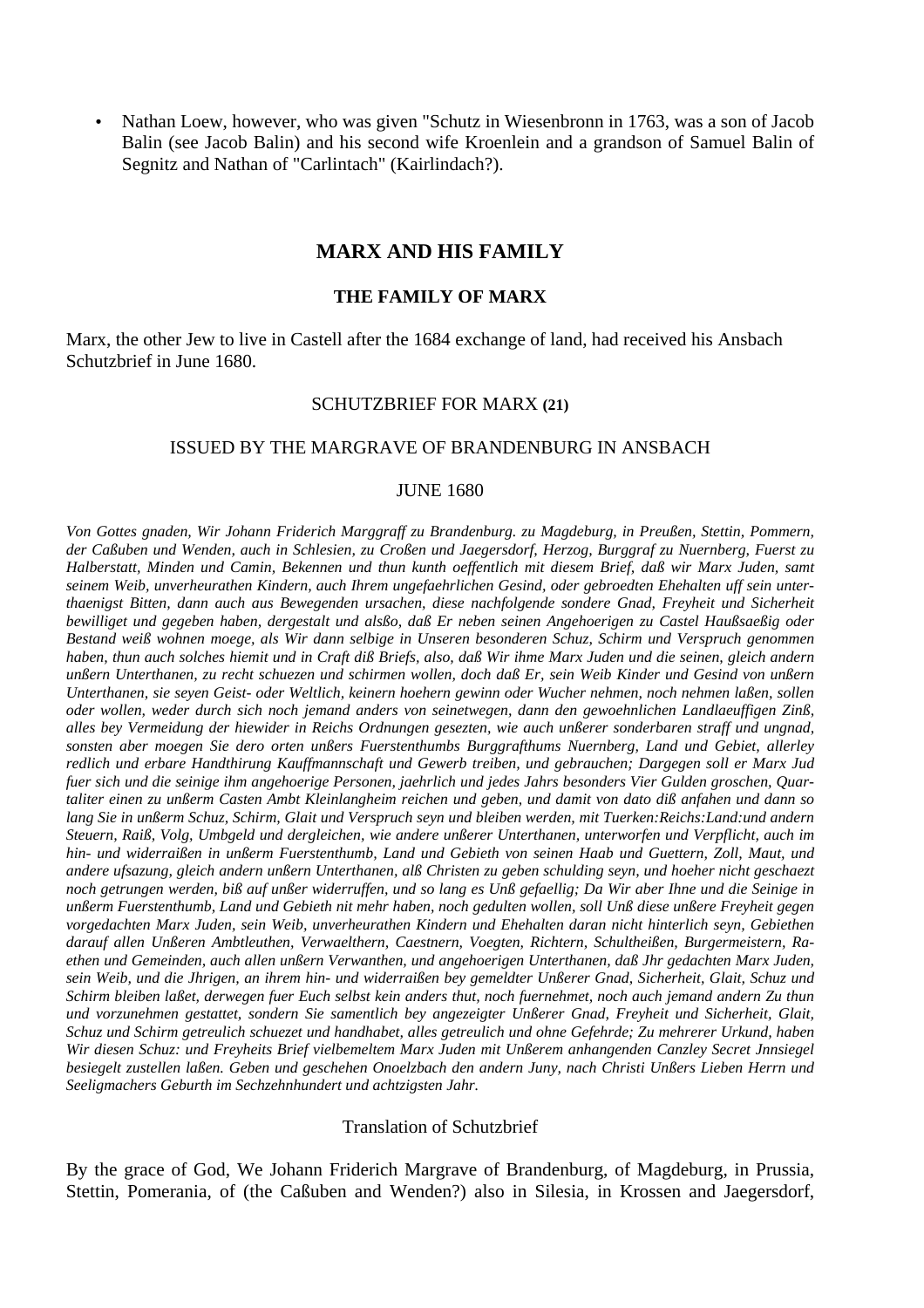Duke, Burgrave of Nuremberg, Prince of Halberstadt, Minden and Camin, with this letter declare and acknowledge that on his most humble pleas, also due to special circumstances, we have granted and given the following favour, freedom and security to the Jew Marx, together with his wife and unmarried children as well as any necessary servants and dependant family members. Also herewith and with force of this letter we will protect and shield Jew Marx and his family the same as our other subjects, but that he, his wife, children and servants shall not take nor allow to be taken from our subjects, whether ecclesiastical or secular, any higher profit than the customary interest of the territory, engage in usury, against the laws of the country as well as Our specific punishment and displeasure. Apart from that they may carry on and use all honest and honourable transactions, business and trade in our principality, territory of the burgrave of Nuremberg, for which he, Jew Marx, shall pay to Our office for himself and his family annually and every year four (florins/golden pennies??), one per quarter, starting from now and then as long as they are and will remain under Our protection, shelter and care, and be subjected to *Tuerken-Reichs-Land* and other taxes, to submit travel and other duties, the same as Our other subjects, and also be liable during his travels in and out of our principality, territory and area to pay duty, taxes and other expenses on his goods and chattels as Christians, and not be estimated or valued higher, until Our revocation and as long as it suits us: If we however do not want to tolerate him and his family any longer shall this our freedom for above Jew Marx, his wife, unmarried children or dependant family members not stand in the way, and therefor order all Our officials, administrators, cashiers, bailiffs, judges, mayors, burgomasters, councillors and relevant communities, also all Our relatives and subjects to observe Our given favour, surety, safe-conduct, protection and shelter and to leave the above Jew Marx, his wife, and his family to come and go, not to undertake or permit anybody else to do or undertake anything against this, but to faithfully protect and treat them according to Our given favour, surety, safe-conduct, protection and shelter.

In witness thereof we have had this Letter of Protection and Freedom sealed with Our attached Chancellery seal delivered to the above mentioned Jew Marx.

It came to pass in Ansbach, the other June after the birth of Christ, our Lord and Saviour, in the year sixteen hundred and eighty.

(Transcription and translation Thea R.Skyte)

Marx, together with Frommel, was subsequently given Schutz of Castell in 1685. **(22)**

Little is known about Marx or his family. We know of a daughter, Sprinz and Joseph his only son **(23)**

- SPRINZ, daughter of Marx, had been married to a Schwarzenberg protected Jew, but after the death of her husband had returned to her parents in Castell. Nothing further is known about her.
- JOSEPH. About 1695 Joseph applied to be given "Schutz" in Castell in place of his father, who was then already aged over 60 years and ailing. Joseph was therefore responsible for providing the livelihood for his parents and sister.

His request does not appear to have been granted at that time, as in 1735 he again applied to be given the necessary permission to enable him to rent a room and settle in Castell. He mentions that his parents as well as his grandparents had lived there for many years. His fa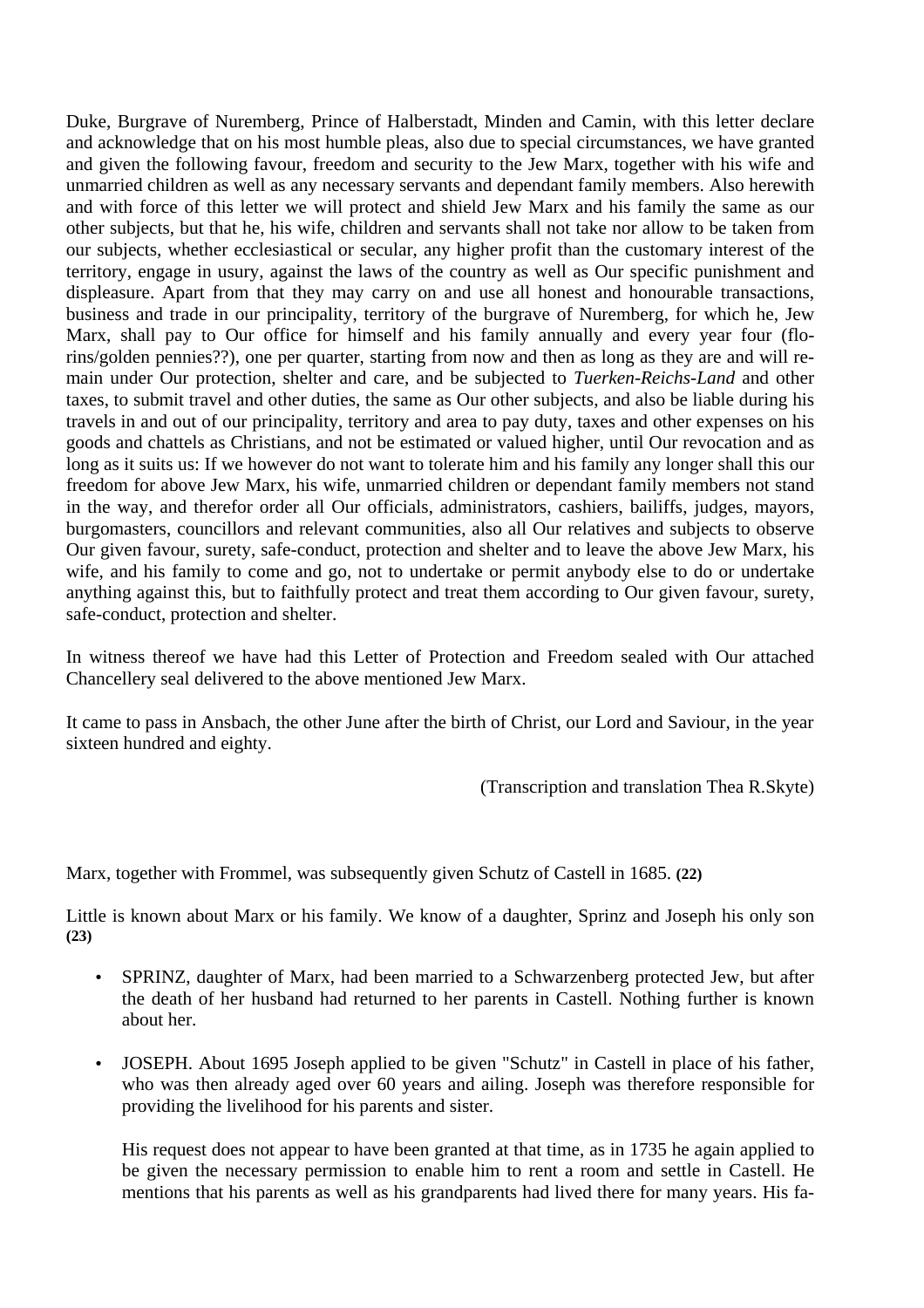ther seemed to be dead and Joseph had lived with his mother and helped to support her. After her death he stayed for a while with Schmul, but this was no longer tolerated. The application was refused.

After repeated applications he was eventually accepted in nearby Wiesenbronn and received the necessary Schutzbrief dated 19th March 1736.

# **JACOB BALIN AND HIS FAMILY**

# **THE FAMILY OF JACOB BALIN**

After Frommel's death in 1710 his son David had bought half of his father's house and was given "Schutz" in Castell in September of that year. His brothers Schimmel and Coppel, as well as Hirsch of Ambach, who intended to marry Daygelein, his father Frommel's widow, tried to purchase the other half of the house, but all failed to get the necessary "protection" to enable them to settle in Castell. In each case the reason was that only a maximum of two Jews were allowed to live there.

For some reason David appeared to have been no longer welcome in Castell and on 20th June 1712, sold his half of the house to Jacob Balin, son of Samuel Balin of Segnitz, which however required the sale to be ratified by the Castell government.

Jacob Balin now applied to be accepted in Castell, giving 12 good reasons why this should be granted: **(24)**

- 1) not buying a house of a Christian
- 2) only buying one half of the house of a Jew
- 3) David would have to emigrate and leave the territory

4) should the two halves of the house at any time again become one, priority to buy this would remain with the present Christian owner of the other half.

- 5) it would be in the interest of the ruler because
- 6) he paid more for the part house than a Christian would have done
- 7) he would bring honest capital and a good business into the territory
- 8) he would be accountable for higher taxes and
- 9) would be of all possible service to the rulers not to mention that
- 10) on moving out his extra taxes would be higher than those of a Christian
- 11) in addition on emigration David would also have to pay the usual extra taxes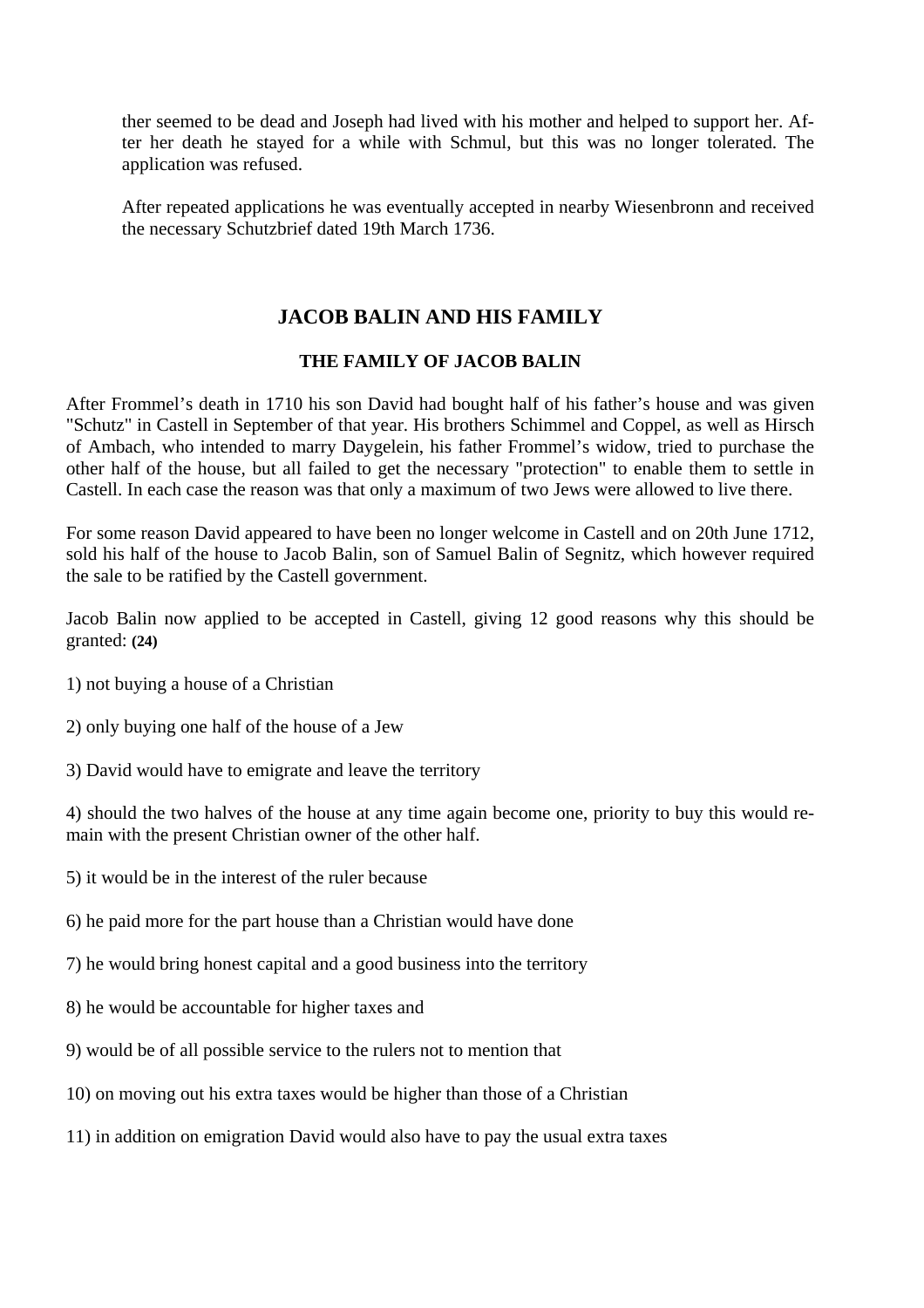12) their Excellencies should consider that he would be willing to bring the whole dilapidated house again into a good state of repair and, in one word, would do everything in his power to please their lordships

His application was also turned down with the written remark on the application:

*"NB. des hierin vermelden Judens gesuchte Schutzertheilung ist darumb recoupiret worden, weil David Jud sein noch habendes halbes Haus an einen Christen verkaufen solle, umb der Juden allhier gar los zu werden."* 

(The application for Schutz by the said Jew should be refused, as David should sell his half house to a Christian, so that one can get entirely rid of Jews here).

Although a second application by Jacob Balin was also turned down, he was eventually successful in buying David Frommel's half house and being accepted in Castell in July 1712. This time the Castell official wrote the remark:

*"Pro Nota: Durch diessen Verkauf wird man nicht so wohl dess liederlichen Juden David los, alss dass man dargegen einen reich- und gesicherten Juden mit einem versicherten Tuch Handel neben obigen Handlohn und Nachsteuer zum Herrschaft. Interesse bekombt."* 

(Note: Through this sale one not only gets rid of the slovenly Jew David, but gets instead a rich and secure Jew with an assured trade in cloth and drapery who, apart from the income and additional taxes, would be of use to the territory).

So Schmul and Jacob Balin were now the two "S*chutzjuden*" tolerated in Castell. Apart from their annual "Schutzgeld" and special taxes for various things, they each also had to pay an annual New Year money of 1 Thaler to the court chaplain, as well as also each being responsible for a substantial number of poor Jews. They had also to pay many fines for so-called infringements of the restrictions imposed on them.

Jacob, however, did not set up the expected cloth business, but instead traded as a cattle dealer and slaughterer. His first wife died some time in the 1720s and in 1727 he married Kroenlein (Kraenlein, Grenlein), daughter of Nathan of "Carlintach". **(25)** This may probably be the present Kairlindach, a village north west of Erlangen.

Jacob Balin died on 4th September 1746. The inheritance was disputed and was heard according to Jewish custom by Rabbi Lazarus Philipp Halberstaetter of Mainbernheim, who attended hearings for 11 days. Long records of his will and of all his property including bedding and cooking utensils exist. After an extremely detailed inventory was made, most of it was then locked and sealed. A small box containing some papers and a small amount of money was also locked and sealed and the key deposited in the Chancellery. The amount in each of the barrels of wine in the cellar was calculated according to number of buckets each contained and the number of "fists and fingers" by which they had been emptied. These were also sealed as was the loft which contained oats. A ration of a certain quantity of this was given daily for the family's use. **(26)**

The final distribution of Balin's estate to the various members of the family does not appear to have been finally agreed until 1755, when all outstanding debts were finally settled. From this settlement we also learn details about Jacob Balin's family. There were three children of the first marriage: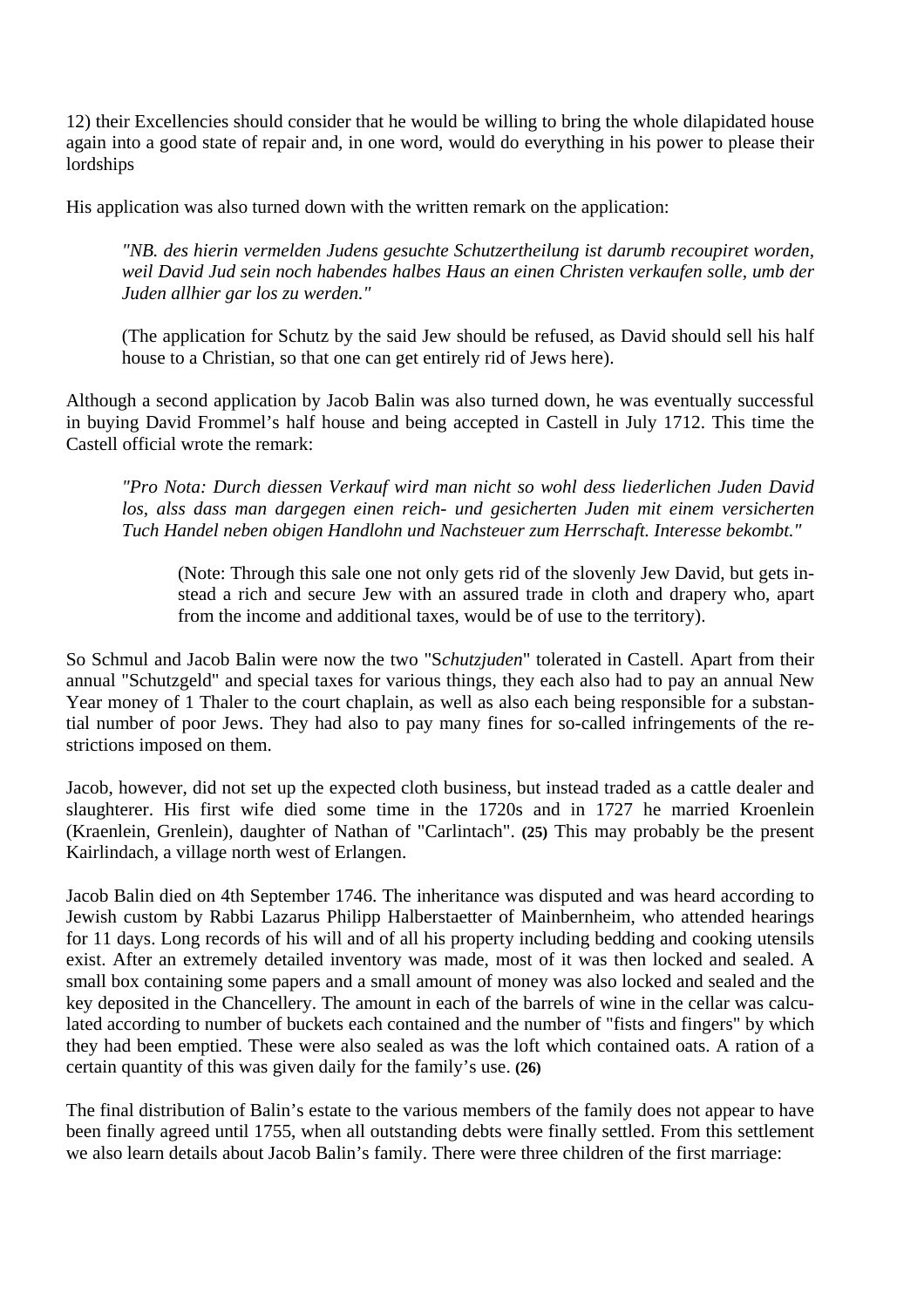• ELDEST DAUGHTER (later adopted the name Maria Theresia) In 1736 Jacob applied for Schutz for his eldest daughter and her fiancé and intended to buy the adjoining house for them. This application was again turned down, as still only two Jews should live under "Schutz" in Castell. It is not known where the couple settled.

After the death of her first husband, she was supposed to marry a Jew from Großlangheim. She, however, converted to Catholicism, adopted the name Maria Theresia and married Johann Georg Gernet of Geiselwind.

- IDEL (ITEL) was married to Loew of Geiselwind
- LEA around 1746 married Benjamin, son of Lazarus of Geiselwind.

The children of Jacob Balin's second marriage to Kroenlein Nathan

Haya (Keiala) born ca. 1731/32

Risla (Roeslein) born ca. 1734

Nathan Loew born ca. 1737

Heinlein (Henne) born ca. 1740

Simon born ca. 1741/42 died 1746 after death of father.

Birth years of the above children are estimated according to ages quoted after death of their father.

- HAYA (Keiala) may have been married twice. She may be the daughter who in 1755 was married in Sommerhausen. She later appears to have been married to either Izig Levy or Moses of Wiesenbronn.
- RISLA (Roeslein) was also married in Wiesenbronn to either Izig Levy or Moses. It is not known which of the sisters married whom.
- NATHAN LOEW was born around 1736 and was the only surviving son of Jacob Balin. Simon, the only other son, had according to a statement of his mother died aged 4<sup>1</sup>/<sub>2</sub> years shortly after the death of his father in 1746.

Nathan Loew apparently received Schutz in Castell, possibly about 1759. He married at the beginning of 1763, a fact he mentions in an application of 10 May 1763. As the long difficult walk to the synagogue in Wiesenbronn, which was used by Castell Jews, was becoming impossible for his elderly mother, he applied for permission to sell his property in Castell, buy a Castell tenure in Wiesenbronn and remain under Castell Schutz there. The application was granted and a Schutzbrief issued on 15th June 1763. Nathan Loew's wife was a daughter of Aron Berlein of Uffenheim and sister of Moses Aron. **(27)**

Nathan Loew appears to have been the last Jew to have lived in Castell.

Kroenlein, mother of Nathan and widow of Jacob Balin, appears to have died around July/August 1763, very shortly after the move to Wiesenbronn. A settlement of her estate between Nathan Loew and his brothers-in-law Izig Levy and Moses, both of Wiesenbronn,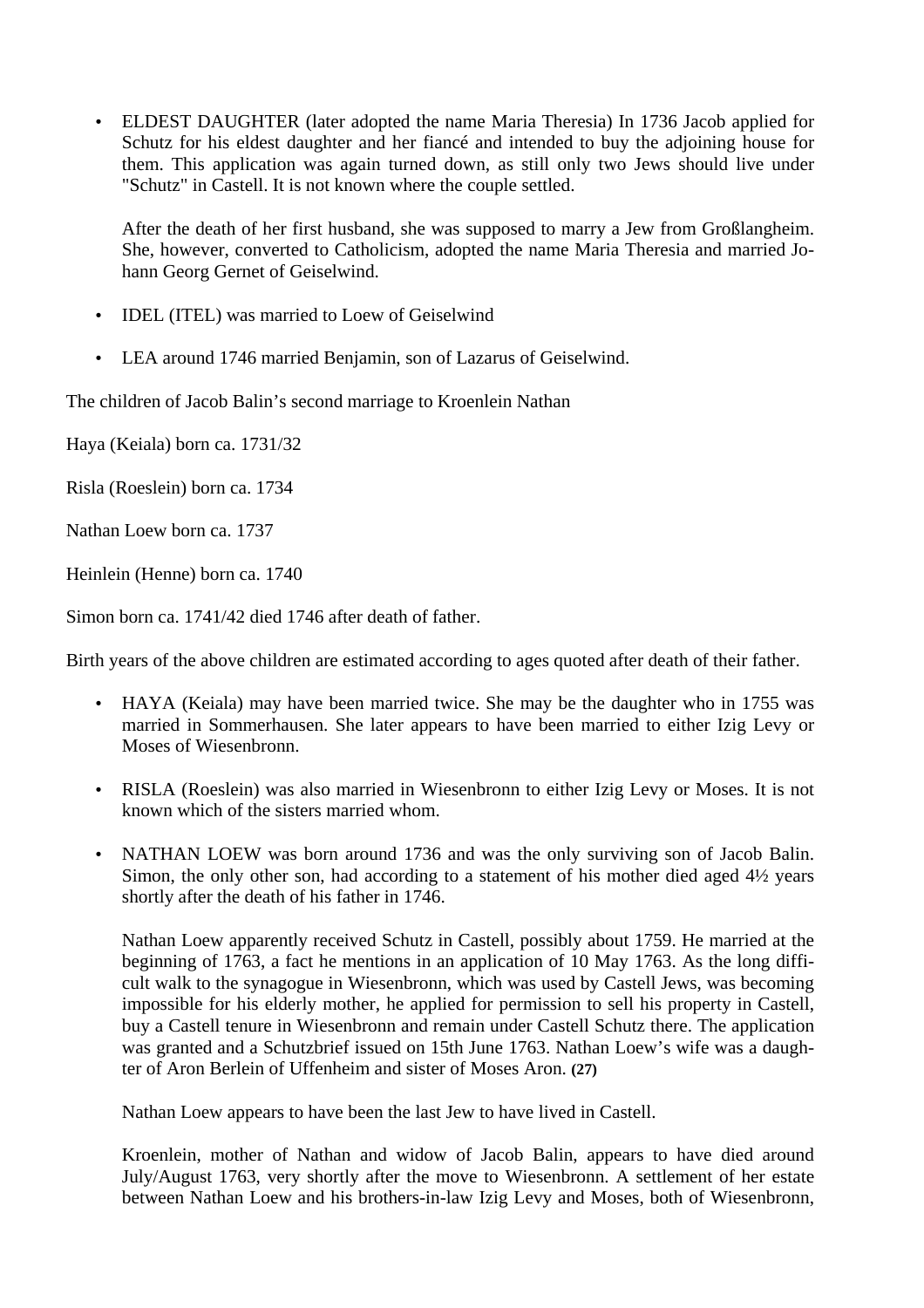show that these were obviously the husbands of his sisters Haya (Keiala) and Risla (Roeslein).

Izig Levy and Moses could possibly be the two brothers, Eisig Laemlein and Moses Laemlein who are recorded in Wiesenbronn and in 1817 adopted the family name ROSEN-BUSCH. **(28)**

Nathan Loew died in Wiesenbronn around 1783/84. The couple were childless. After his death his widow, then aged 44/45 years, became engaged to Berlein Loew of Wellhausen. **(29)**

• HENNE. In 1763 Henne (Heinlein), the youngest daughter of Jacob Balin and Kroenlein, was still single.

# **Footnotes**

- **(1)** Copies of these were very kindly given to us by the archivist Jesko Graf zu Dohna.
- **(2)** FCKA D II 3, 112 (6) Albert Schuebel: Abhandlungen zur Geschichte der Juden in der Grafschaft Castell. Die Juden zu Castell. (Articles on the history of the Jews in Grafschaft Castell: The Jews of Castell.
- **(3)** FCKA UA M 58b.
- **(4)** Casteller Haeuserbuch: (History of Castell Houses): Description, owners, alterations to buildings and their use.
- **(5)** do.
- **(6)** FCKA XIIIc 9.
- **(7)** FCKA DII 3,112 (6).
- **(8)** do.
- **(9)** do.
- **(10)** do.
- **(11)** do.
- **(12)** FCKA DII 3, 83.
- **(13)** FCKA DII 3, 111.
- **(14)** do.
- **(15)** do.
- **(16)** Information Dr. Leonhard Scherg, Marktheidenfeld.
- **(17)** Max Freudenthal: Sugenheim- Die Verfassungsurkunde einer reichritterlichen Judenschaft Das Kahlsbuch von Sugenheim - Nurnberg 1929. In this Freudenthal states that Berlein Calman and his wife Madel, daughter of Samuel of Castell presented a Thorah scroll to the new Sugenheim synagogue and that their names were inscribed on the holder). Further research is necessary.
- **(18)** A marriage contract between Berlein Calmann and his second wife Heinelein Samuel is in